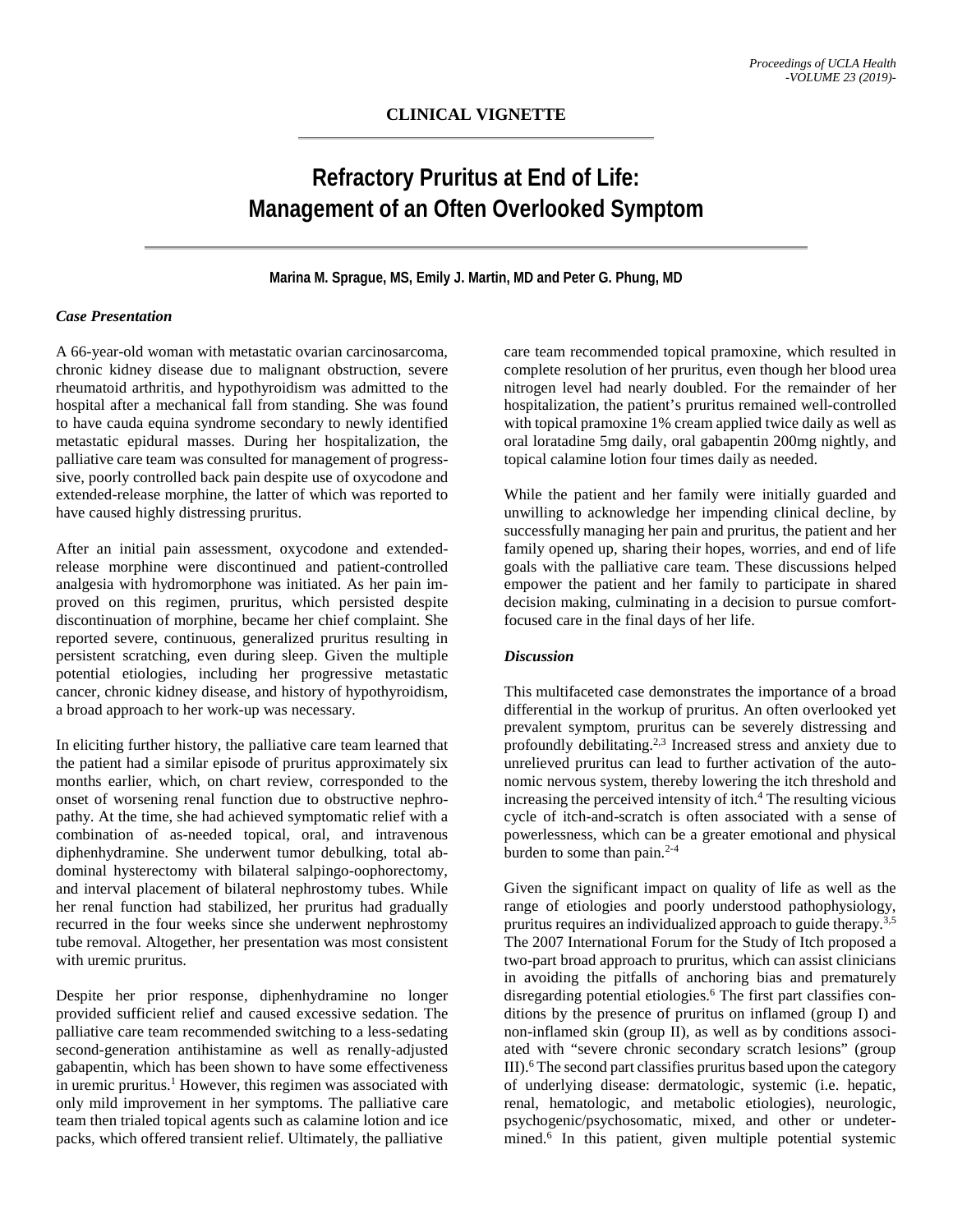etiologies, obtaining a complete, detailed history, understanding the course of her pruritus in the context of her various medical conditions, and identifying alleviating and exacerbating factors was crucial to her work-up and management.<sup>2</sup>

Uremic pruritus impacts 40-90% of patients with end stage renal disease (ESRD) and its pathophysiology is incompletely understood.<sup>7,8</sup> While previously believed to be associated with secondary hyperparathyroidism, currently the predominant hypotheses center on the opioidergic and immunologic systems.<sup>7-9</sup> The opioid hypothesis proposes that imbalances of endogenous mu- and kappa- opioid receptors are at the root of uremic pruritus, with itch signals stemming from mu-opioid receptor agonism and kappa-opioid receptor antagonism.<sup>8,10-12</sup> Pharmacologic studies have further elucidated how the mu- and kappa- receptors interact to control the sensation of itch. An example is itch suppression achieved by kappa-receptor antagonism of mu-receptors. 8,10-12 The immunologic hypothesis proposes that uremic pruritus is due to systemic inflammation from increased pro-inflammatory cytokines and acute phase proteins, which may lead to derangements of T helper cell differentiation and sensitization of peripheral c-fiber itch receptors in a mechanism similar to that of neuropathic pain transmission.<sup>8,9,13</sup> It has been postulated that uremic pruritus is caused by a combination of neurogenic itch, as described above, as well as neuropathic itch (nervous system damage along the afferent pathway).<sup>1</sup> Another potentially contributing factor implicated in uremic pruritus is histamine release from mast cells due to elevated levels of histamine noted in ESRD and the close proximity of dermal mast cells to afferent c-fiber terminals. 7,10

Many therapeutics aimed at relieving uremic pruritus have been based on these proposed physiologic mechanisms as well as related theories.<sup>3,5</sup> In uremic pruritus, dialysis has long been used to manage symptoms, while more invasive and definitive therapies such as renal transplant and parathyroidectomy have also been used.<sup>7,9</sup> Therapies targeted at the opioid system include kappa-opioid receptor agonists such as nalfurafine (grade I evidence).2,5 Although the opioid antagonist naltrexone has also been under investigation, evidence for its efficacy has been inconclusive in uremic pruritus and due to the risk of reducing analgesia, it is not recommended in the palliative care setting.<sup>3,5</sup> While many potential immunologic therapies are being explored, such as calcineurin inhibitors (e.g. Tacrolimus), UV-B phototherapy, thalidomide, montelukast, and cromolyn sodium, it is the related anticonvulsant class of neuropathic pain modulators (e.g. gabapentin), which has been proven to have the most efficacy in treating uremic pruritus (grade I evidence). 1,2,5,7-9,13 Histamine's potential role in uremic pruritus has also been targeted with the use of mast cell stabilizers, both sedating (grade III evidence) and non-sedating antihistamines (grade I evidence), and even the use of selective serotonin reuptake inhibitors (SSRIs) (grade II evidence). However, use of SSRIs as a therapy for pruritus has also been related to its efficacy in treating the psychological effect of itching on patients (grade I evidence).<sup>2,7</sup> Finally, therapies targeted at reducing pruritus through neuron depolarization have also proven

to be effective, including pramoxine cream (grade II evidence) and eutectic mixtures of lidocaine and prilocaine (grade II evidence).<sup>2,8,10</sup>

In this case, given the patient's history, opioid-targeted therapies were not utilized due to concerns for sedation and worsening pain. 5 Standard immunologic therapies were avoided to prevent interactions with her etanercept for rheumatoid arthritis while gabapentin was employed due to its effects on neuropathic itch transmission as well as based on its mechanism of countering the sensitization of nociceptors, described in both the immunologic hypothesis as well as theories of neuropathic pain transmission.<sup>1,7,9,13</sup> A second-generation antihistamine was used to address possible histamine release by mast cells while reducing the risk of sedation. <sup>2</sup> Finally, pramoxine cream was recommended to reduce the neuronal transmission of the itch sensation after it was determined that calamine lotion alone was insufficient.2 This multi-faceted approach to her pruritus enabled her to achieve symptomatic relief as she approached the end of her life.

While much of medicine remains based upon the principles of Cartesian dualism, it is critical to appreciate the intertwined nature of the physical and emotional domains, as incomplete consideration of one will mitigate healing of the other.<sup>14</sup> Applying a biopsychosocial approach through active listening, skilled communication, and effective management of the patient's pain and pruritus, the palliative care team was able to build a foundation of trust with the patient and her family.<sup>14</sup> This trust, coupled with helping her achieve symptomatic relief, proved essential in allowing the patient to communicate her end of life wishes.

## **REFERENCES**

- 1. **Nofal E, Farag F, Nofal A, Eldesouky F, Alkot R, Abdelkhalik Z**. Gabapentin: A promising therapy for uremic pruritus in hemodialysis patients: A randomizedcontrolled trial and review of literature. *J Dermatolog Treat*. 2016 Nov;27(6):515-519. Epub 2016 Apr 4. PubMed PMID: 27043168.
- 2. **Nowak DA, Yeung J**. Diagnosis and treatment of pruritus. *Can Fam Physician*. 2017 Dec;63(12):918-924. Review. Erratum in: *Can Fam Physician*. 2018 Feb;64(2):92. PubMed PMID: 29237630; PubMed Central PMCID: PMC5729138.
- 3. **Xander C, Meerpohl JJ, Galandi D, Buroh S, Schwarzer G, Antes G, Becker G**. Pharmacological interventions for pruritus in adult palliative care patients. *Cochrane Database Syst Rev*. 2013 Jun 9;(6):CD008320. doi:10.1002/14651858.CD008320.pub2. Review. Update in: *Cochrane Database Syst Rev*. 2016 Nov 16;11:CD008320. *Cochrane Database Syst Rev*. 2016 Nov 15;11:CD008630. PubMed PMID: 23749733.
- 4. **Ograczyk-Piotrowska A, Gerlicz-Kowalczuk Z, Pietrzak A, Zalewska-Janowska AM**. Stress, itch and quality of life in chronic urticaria females. *Postepy Dermatol Alergol*. 2018 Apr;35(2):156-160. doi: 10.5114/